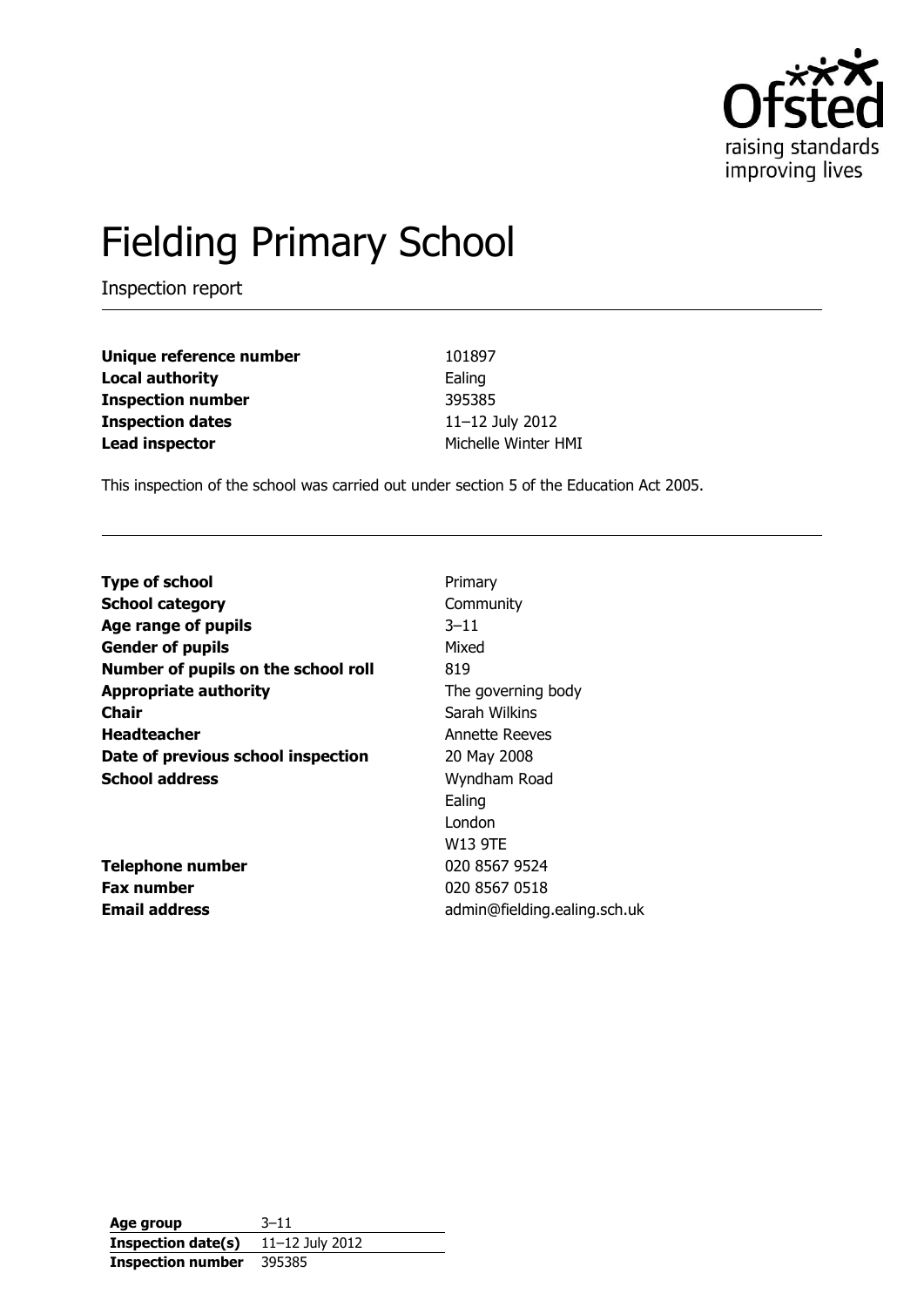

You can use Parent View to give Ofsted your opinion on your child's school. Ofsted will use the information parents and carers provide when deciding which schools to inspect and when.

You can also use Parent View to find out what other parents and carers think about schools in England. You can visit www.parentview.ofsted.gov.uk, or look for the link on the main Ofsted website: www.ofsted.gov.uk

The Office for Standards in Education, Children's Services and Skills (Ofsted) regulates and inspects to achieve excellence in the care of children and young people, and in education and skills for learners of all ages. It regulates and inspects childcare and children's social care, and inspects the Children and Family Court Advisory Support Service (Cafcass), schools, colleges, initial teacher training, work-based learning and skills training, adult and community learning, and education and training in prisons and other secure establishments. It assesses council children's services, and inspects services for looked after children, safeguarding and child protection.

Further copies of this report are obtainable from the school. Under the Education Act 2005, the school must provide a copy of this report free of charge to certain categories of people. A charge not exceeding the full cost of reproduction may be made for any other copies supplied.

If you would like a copy of this document in a different format, such as large print or Braille, please telephone 0300 123 4234, or email enquiries@ofsted.gov.uk.

You may copy all or parts of this document for non-commercial educational purposes, as long as you give details of the source and date of publication and do not alter the information in any way.

To receive regular email alerts about new publications, including survey reports and school inspection reports, please visit our website and go to 'Subscribe'.

Piccadilly Gate Store St **Manchester** M1 2WD

T: 0300 123 4234 Textphone: 0161 618 8524 E: enquiries@ofsted.gov.uk W: www.ofsted.gov.uk



© Crown copyright 2012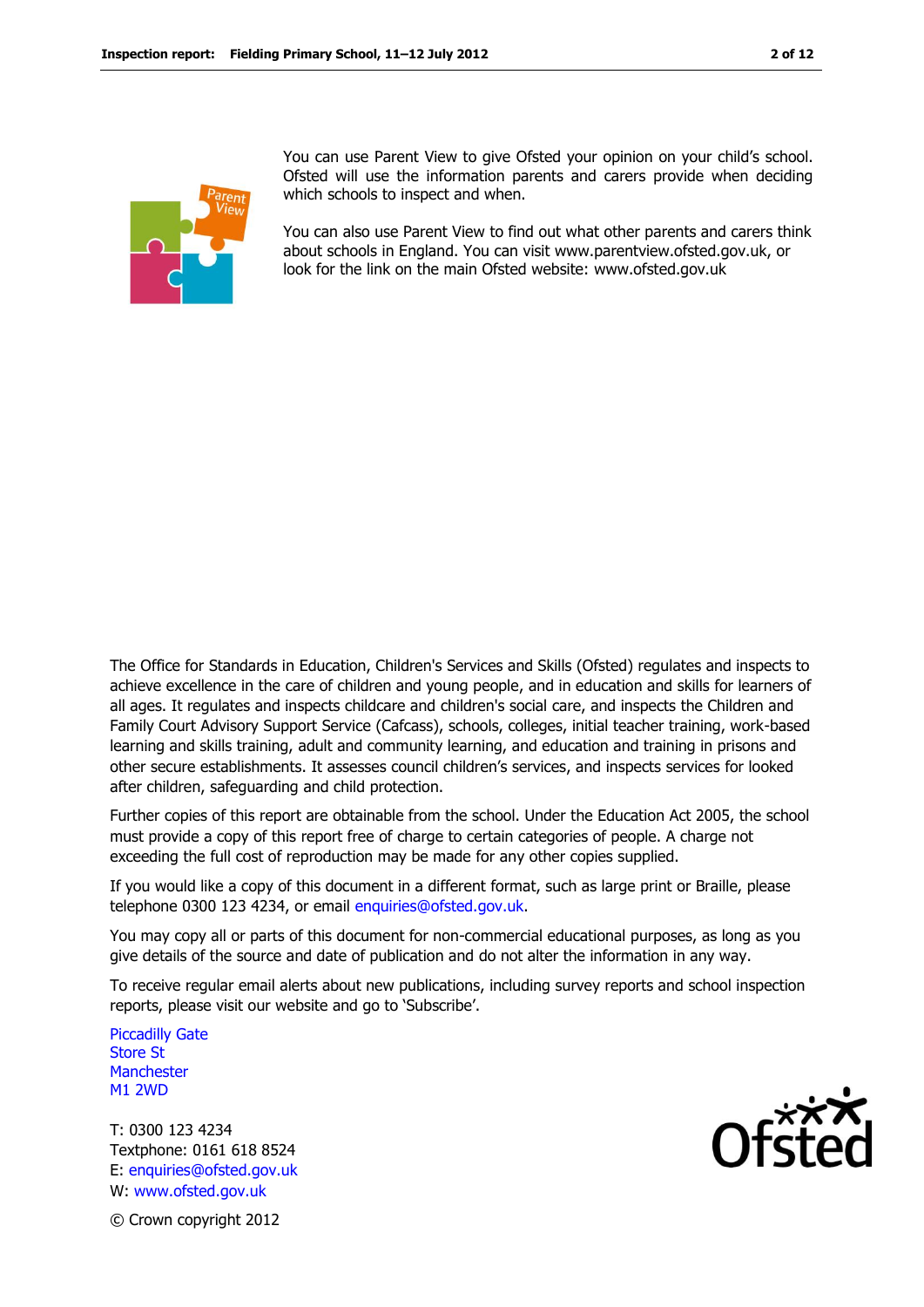### **Introduction**

| Inspection team    |                         |
|--------------------|-------------------------|
| Michelle Winter    | Her Majesty's Inspector |
| Alistair McMeckan  | Additional inspector    |
| Juliet Ward        | Additional inspector    |
| <b>Olson Davis</b> | Additional inspector    |

This inspection was carried out with two days' notice. Teaching and learning were seen in 27 lessons and 24 teachers were observed including six joint observations with school leaders. Inspectors listened to some pupils read and looked at a sample of their books. Meetings were held with pupils, staff and members of the governing body. Inspectors took account of the responses to the online questionnaire (Parent View) in planning the inspection, observed the school's work and looked at the school's self-evaluation, improvement plans, assessments and monitoring evidence. They considered responses to questionnaires returned by 276 parents and carers and those from pupils and staff.

### **Information about the school**

Fielding Primary School is much larger than average and is expanding in size to four classes in each year group. Children in the Early Years Foundation Stage attend part time in the Nursery and full-time in the Reception classes. The proportion of pupils known to be eligible for free school meals is much lower than average. Just over half the pupils are of White British heritage and the remainder are from a range of other ethnic groups, comprising a higher proportion than in most primary schools. The proportion of pupils who speak English as an additional language is higher than usually found. The proportion of disabled pupils and those who have special educational needs supported at school action plus or with a statement of special educational needs is lower than average.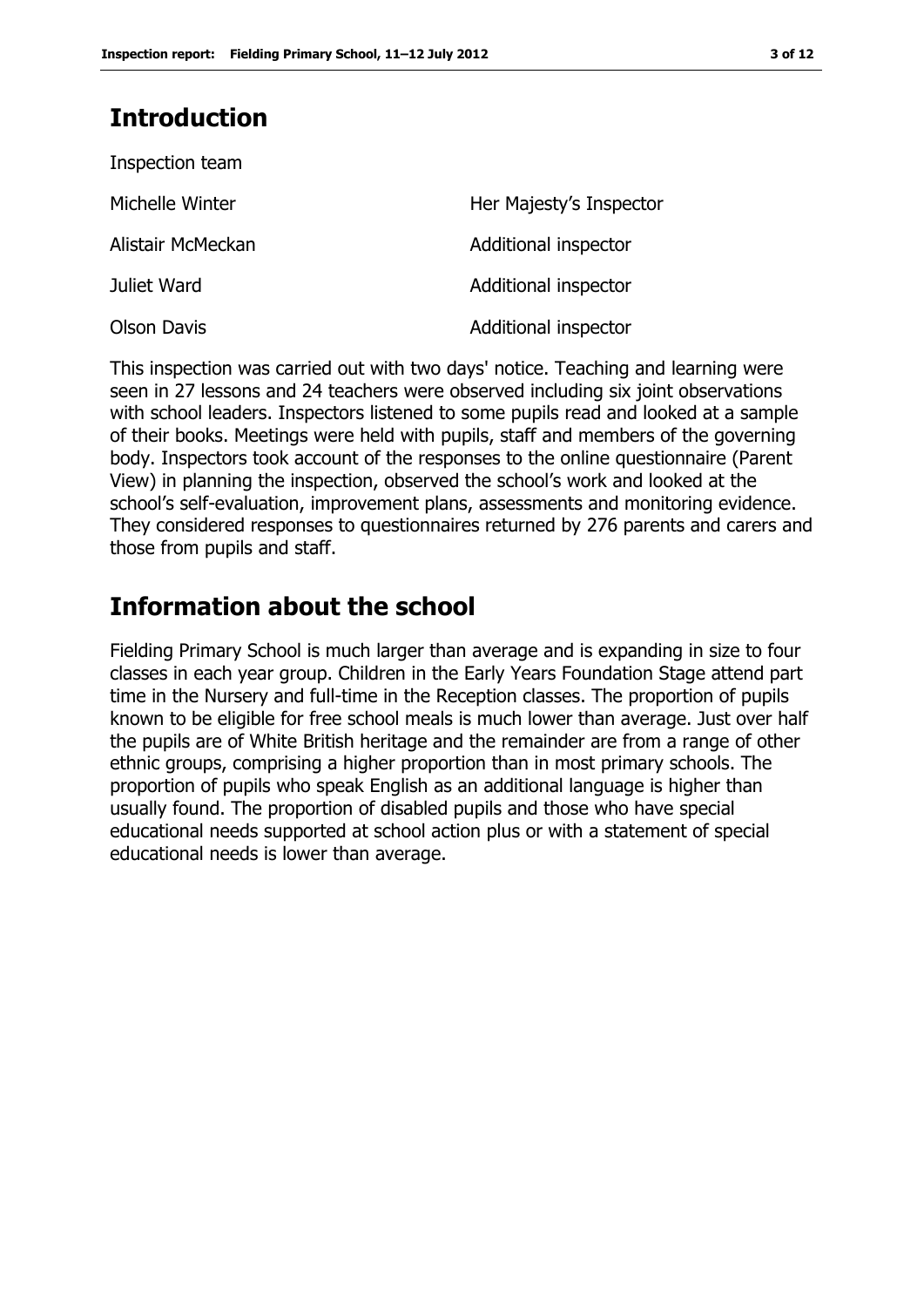### **Inspection judgements**

| <b>Overall effectiveness</b>          |  |
|---------------------------------------|--|
|                                       |  |
| <b>Achievement of pupils</b>          |  |
| <b>Quality of teaching</b>            |  |
| <b>Behaviour and safety of pupils</b> |  |
| <b>Leadership and management</b>      |  |

### **Key findings**

- This is a good school. It is not yet outstanding because in a minority of Key Stage 2 mathematics' lessons the more-able pupils are not challenged well enough so that some of them do not make the good or better progress that most other pupils make.
- Attainment is above average. The overwhelming majority of parents and carers agree that pupils make good progress in developing their basic skills so that they leave the school well prepared for the next stage in their education. The presentation of work in Key Stage 2 does not always match the high standard achieved in Key Stage 1.
- Good or better teaching and a stimulating curriculum mean that pupils are engaged, enthusiastic and have positive attitudes to work. Pupils almost always behave well in lessons and around the school. The rich curriculum and positive relationships in classrooms support effectively pupils' spiritual, moral, social and cultural development.
- Teachers' marking is supportive and shows pupils what they have done well. It does not consistently provide feedback on how to improve. Most pupils know their individual learning targets but these are not routinely referred to in lessons or in teachers' marking.
- Parents and carers receive regular information about how well their children are doing at school. A significant minority of parents and carers feel that the school does not respond to their views or concerns promptly or well enough.
- Leaders and managers communicate high expectations to the whole-school community. The regular and rigorous monitoring of teaching and learning, and the management of performance by the wider leadership team, linked to appropriate professional development opportunities, is effective in improving the quality of teaching.

### **What does the school need to do to improve further?**

- $\blacksquare$  Improve the quality of teaching by:
	- ensuring all teaching, particularly in Key Stage 2 mathematics lessons,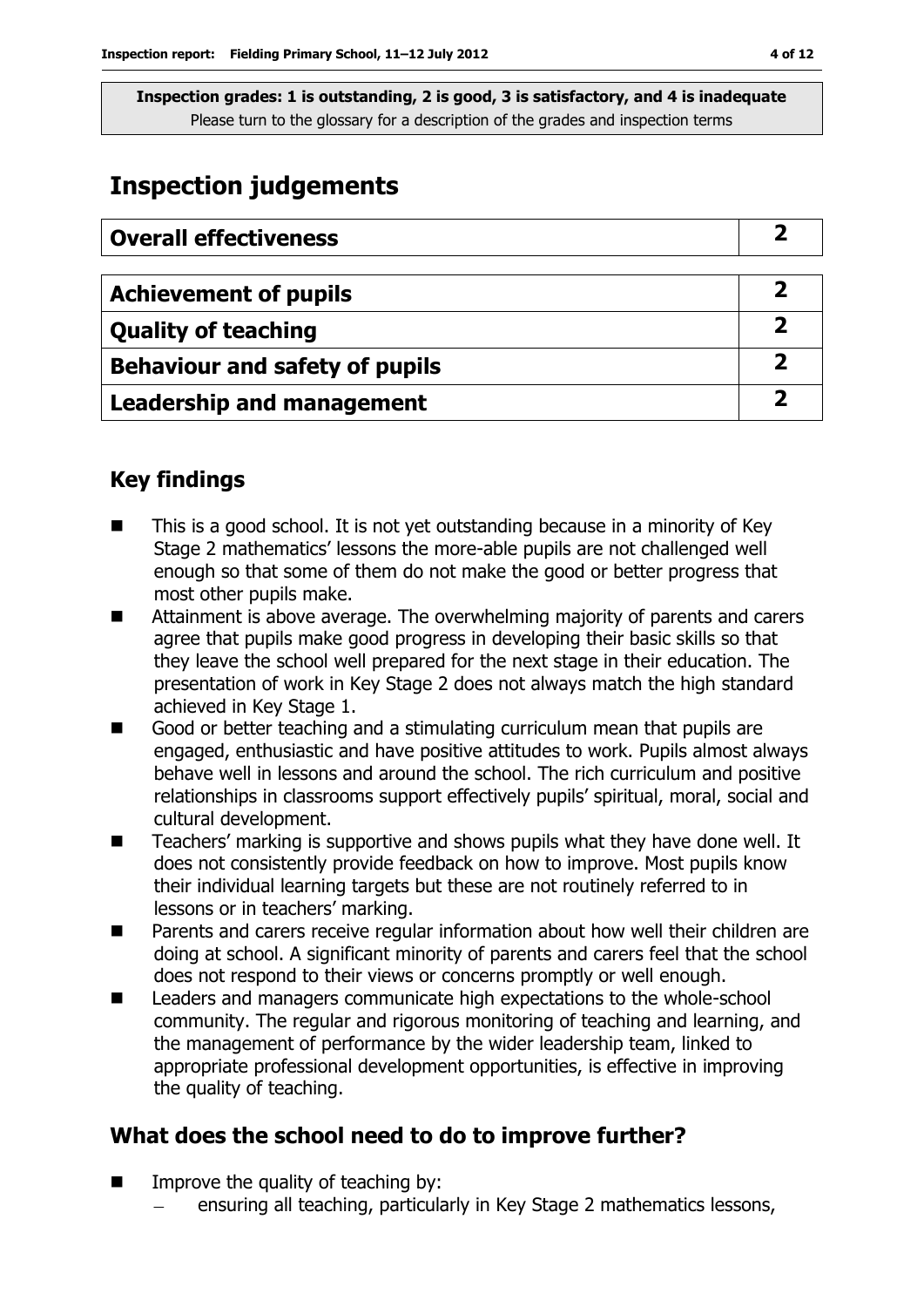provides appropriate challenge for the more-able pupils

- ensuring that marking consistently provides helpful feedback to pupils about how to improve their work
- ensuring that pupils' targets are consistently helpful in supporting pupils to make good progress.
- **IMPROVE the presentation of pupils' work in Key Stage 2.**
- **IMPROVE ENGIGEMENT IMM** Darents and carers by ensuring that the school establishes systems to respond promptly and effectively to their views and concerns.

#### **Main report**

#### **Achievement of pupils**

The large majority of parents and carers feel that their children make good progress. Children get off to a good start in the Early Years Foundations Stage, particularly in communication, language and literacy, and problem solving, reasoning and numeracy. Provision gives good opportunities for children to develop independent learning skills in a safe, secure and stimulating environment. Consequently, children enter Year 1 with skills above the levels expected for their age, having made good progress from broadly age-appropriate starting points. The systematic teaching of the sounds letters make (phonics) is effective and supports children's developing reading and writing skills well. Activities are well matched to children's needs and interests ensuring that all are challenged well, including the more able.

In Key Stage 1, pupils make good progress. Pupils' reading and writing skills are well developed. Almost all pupils in Year 1, for example, write simple sentences. Moreable pupils write longer pieces and are beginning to use connectives, such as 'because' accurately in their writing. The school's recent work on improving the teaching of phonics is paying dividends and ensures that pupils have a range of strategies to read unfamiliar words. Attainment in reading is above average at the end of Key Stage 1. Recent efforts to improve presentation and handwriting are evident in the work of these younger pupils. Pupils in Years 1 and 2 have a good understanding of the methods used to solve basic calculations and are often working at above age-related expectations across all areas of mathematics.

In Key Stage 2, pupils make good or better progress in reading and writing so that their attainment at the end of Year 6 is usually well above average. Pupils read well and for enjoyment. There is a thriving culture of reading in the school. Texts to stimulate writing are chosen carefully for their quality and to successfully stimulate the interest of boys in particular. Older pupils write successfully for a range of audiences. They understand the rules of grammar and apply them well to their work. They have opportunities to write across other areas of the curriculum, for example in history and science. Pupils have well-developed numeracy skills and consequently,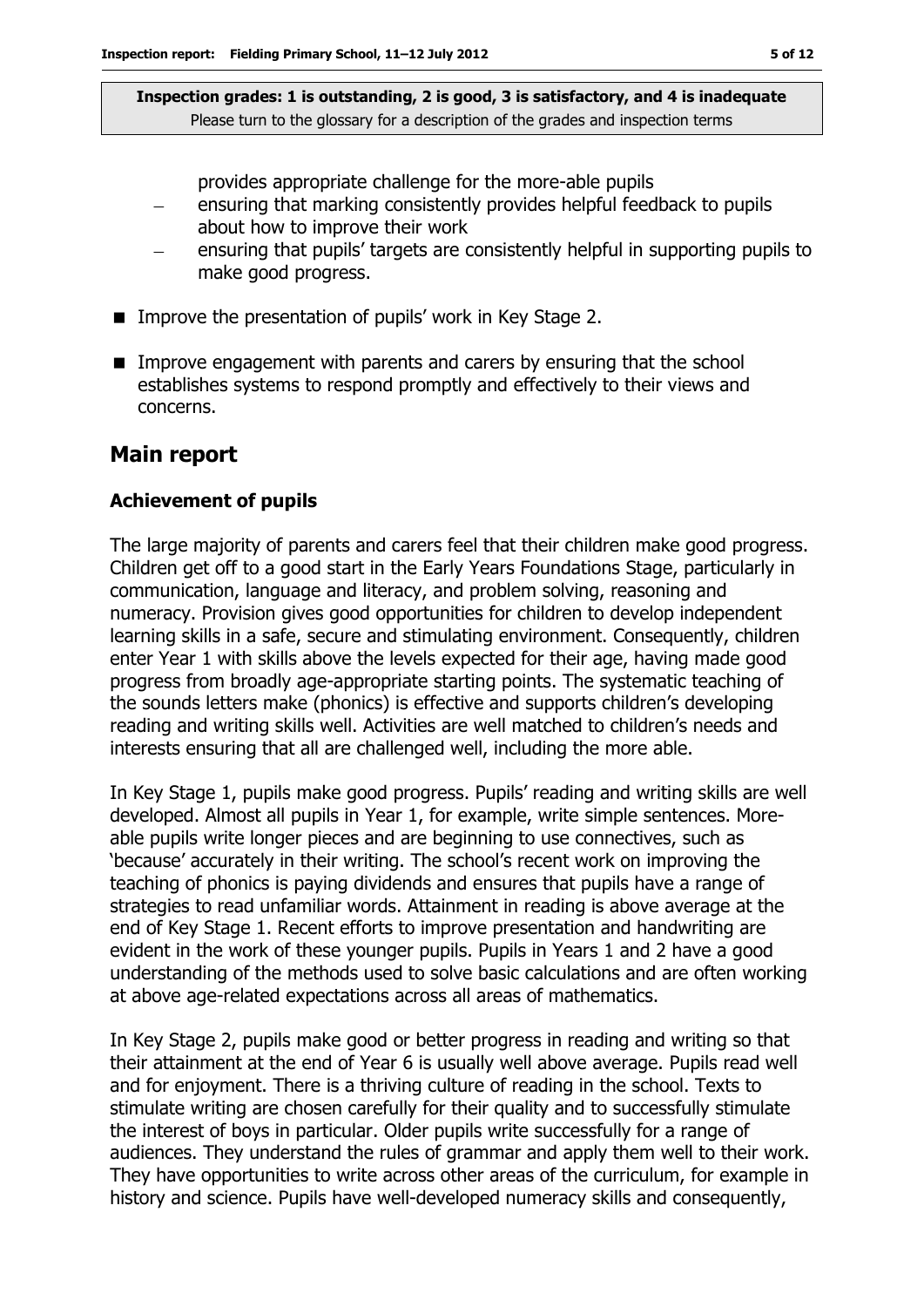they tackle increasingly complex mathematical problems accurately. Some more-able pupils in Key Stage 2 are not making the quick progress evident across the school in mathematics because some tasks lack challenge. The presentation of work is not consistently good in Key Stage 2 because pupils have not benefited in the past from the systematic teaching of handwriting, which is now in place.

Disabled pupils and those with special educational needs make good progress as result of a range of effective support in lessons and well-targeted small group activities which are quickly assessed to ensure they have a positive impact in closing the gaps in attainment. Pupils' needs are assessed well and all possible barriers to learning are considered when providing support, including behaviour and attendance.

Minority ethnic pupils and those who speak English as an additional language make good progress because teaching strategies have been developed to address their needs, including practical tasks and visual prompts. Most are not new to the English language but there are effective procedures and programmes of support for those who join the school with little English. Boys' attainment and progress are broadly in line with girls'. Boys are keen to write for example, and apply themselves with equal enthusiasm to their work.

### **Quality of teaching**

Almost all teaching is good or better and almost all parents and carers agree that their children are well taught. Adults in the Early Years Foundation Stage assess children's progress accurately and plan stimulating activities which build on previous learning. Children's social skills are well developed and they have regular opportunities to discuss their ideas with a friend. There is an appropriate balance between activities that adults lead and those initiated by children themselves. Teachers and other adults use questioning well to check understanding and extend speech and language. They have consistently high expectations, for example, in not accepting one-word answers from children.

In Key Stages 1 and 2, teachers provide stimulating starting points for lessons and blocks of work. They look for links in learning across subjects and some subjects are taught within a theme. This is helpful for pupils in understanding the purpose of learning. Lesson aims show pupils what they are going to learn and teachers share success criteria so that pupils know if they have succeeded in lessons. Accurate assessments are used to plan a range of activities which meet the needs of all learners. However, occasionally, there is a lack of challenge for the most-able pupils in mathematics in Key Stage 2. In the best lessons, teachers' questioning successfully probes understanding. Pupils respond well to this. They happily and maturely share their thoughts and ideas with the whole class. Information and communication technology is used effectively to support teaching when, for example, teachers use a visualiser to display pupils' work so that others can learn from it. Teaching promotes pupils' social development well, including when they have opportunities to work with a partner to complete tasks or discuss their learning. Pupils are developing their ability to assess their own work so that they can take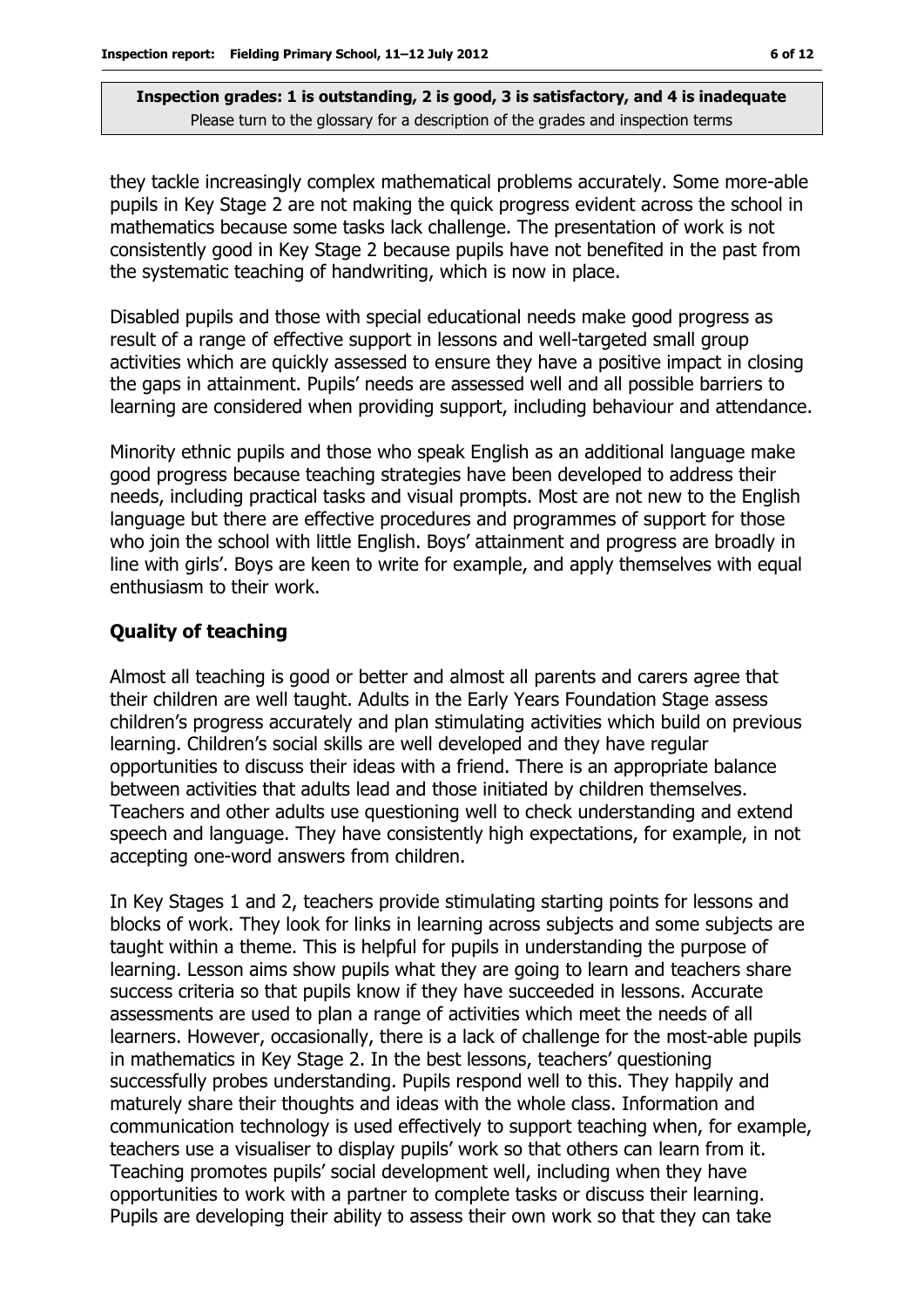greater control of their learning.

Marking is usually helpful in showing pupils what they have done well. It does not consistently show pupils what they need to do to improve or the next steps in learning. Equally, pupils' individual learning targets are not used consistently well to guide learning in lessons and are seldom referred to in teachers' marking. During lessons, teachers regularly stop to check understanding, share children's good examples and refocus the learning. This is effective in maintaining the pace of learning. Teachers have secure subject knowledge and reading is taught particularly well because it is appropriately linked to pupils' good phonic knowledge. Pupils are taught and guided to become independent and, consequently, they are not reliant on adults to complete tasks; as one pupil commented, 'Teachers encourage us and help us to be more confident.' Topics are chosen for their interest and used to develop cultural awareness. During the inspection, for example, older pupils were considering the contribution of women in sport. Through religious education, pupils have a good understanding of the diversity of cultures and religions in this country and beyond.

#### **Behaviour and safety of pupils**

Almost all parents and carers who expressed a view agree that behaviour is good. Pupils are polite and friendly. They believe the school takes good care of them and the vast majority of parents and carers agree that their children are safe at school. Pupils generally behave well in classrooms and around the school as a result of clear and consistent expectations. Teachers manage behaviour well. Pupils usually have good attitudes to learning and rarely waste time in lessons. Occasionally, when children are taught by an unfamiliar teacher or teaching is not as engaging as it could be, there is some off-task behaviour which slows the pace of learning.

Pupils say they enjoy school and, consequently, attendance is above average. Pupils work well together and cooperate well because they have good opportunities to do so, beginning in the Early Years Foundation Stage when children are encouraged to work in pairs and groups.

Pupils have a good understanding of various forms of bullying, including prejudicebased bullying. They are aware of strategies to keep themselves safe, including when using the internet. Pupils say that bullying is rare. They say that when it does occur it is mainly in the form of name-calling. Most are confident that any incidents will be dealt with appropriately and they understand the school's anti-bullying procedures.

#### **Leadership and management**

Senior leaders communicate high expectations to the whole-school community. The wider leadership team, including phase and subject leaders, makes a good contribution to improving teaching through systematic monitoring and appropriate professional development opportunities. There is effective support through coaching and mentoring for less experienced teachers. Teachers value the support they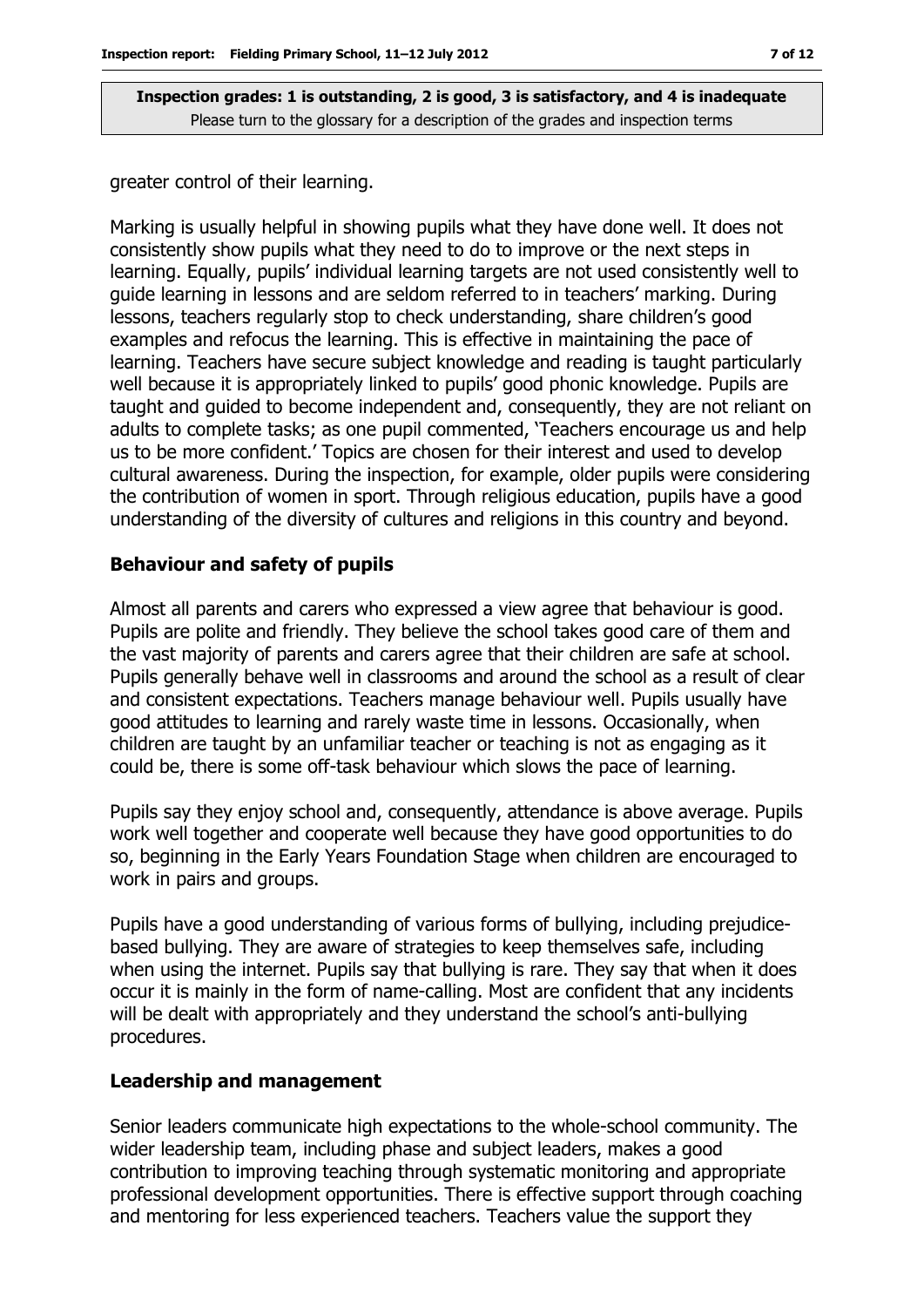receive from their leaders and colleagues in improving particular aspects of their teaching, for example in planning to meet the needs of all learners. A number of 'lead teachers' act as role models of good practice that is shared with others. Leaders are aware of pupils who are vulnerable to underachievement and check the progress of these groups systematically. The school promotes equality and tackles discrimination well and is successfully closing the gaps in achievement for groups of pupils, including those known to be eligible for free school meals and pupils from minority ethnic backgrounds. Leaders rigorously hold teachers to account for the progress of pupils and challenge any underachievement in regular review meetings. Teaching assistants receive regular training and clear guidance in their roles. Their performance is managed well.

Leaders, including members of the governing body, are aware of the school's strengths and areas for development. School development plans identify appropriate priorities and have been successful in improving aspects of the school. The school's success in improving the teaching of reading and its impact on improving standards demonstrate its capacity to improve further. Governors ask challenging questions of the school, appropriately related to the progress and attainment of pupils. They compare the school's achievement with other schools locally and nationally. Safeguarding arrangements are secure.

The curriculum is well planned. It is rich and diverse. Specialist teaching in music and physical education is appreciated by pupils and raising standards in these subjects. Pupils equally appreciate the popular extra-curricular activities on offer. The new leadership of information and communication technology is beginning to have an impact and provision is improving further. Pupils' attainment currently meets national expectations in this subject. The curriculum supports pupils' spiritual, moral, social and cultural development well. Pupils have regular opportunities for prayer and reflection on moral issues through activities which encourage empathy. Spiritual development is promoted well, including through artistic aspects of the curriculum. The whole-school topic of the Olympics and Paralympics gave pupils the opportunity to celebrate the contribution and achievements of disabled athletes. Visits and visitors enrich the curriculum, and the community is used as a cultural resource, for example when older residents shared their experiences with pupils. The school was recognised for its international links with Uganda when it recently achieved the intermediate International School Award.

The school provides regular assessment and progress information to parents and carers via the virtual learning environment and holds regular workshops and information events to help parents and carers support learning at home. Despite these strengths, a significant minority of parents and carers feel that the school does not respond to their comments and concerns quickly or well enough. The governing body is aware of this and has established a parent and carer forum which will begin to meet in the new school year.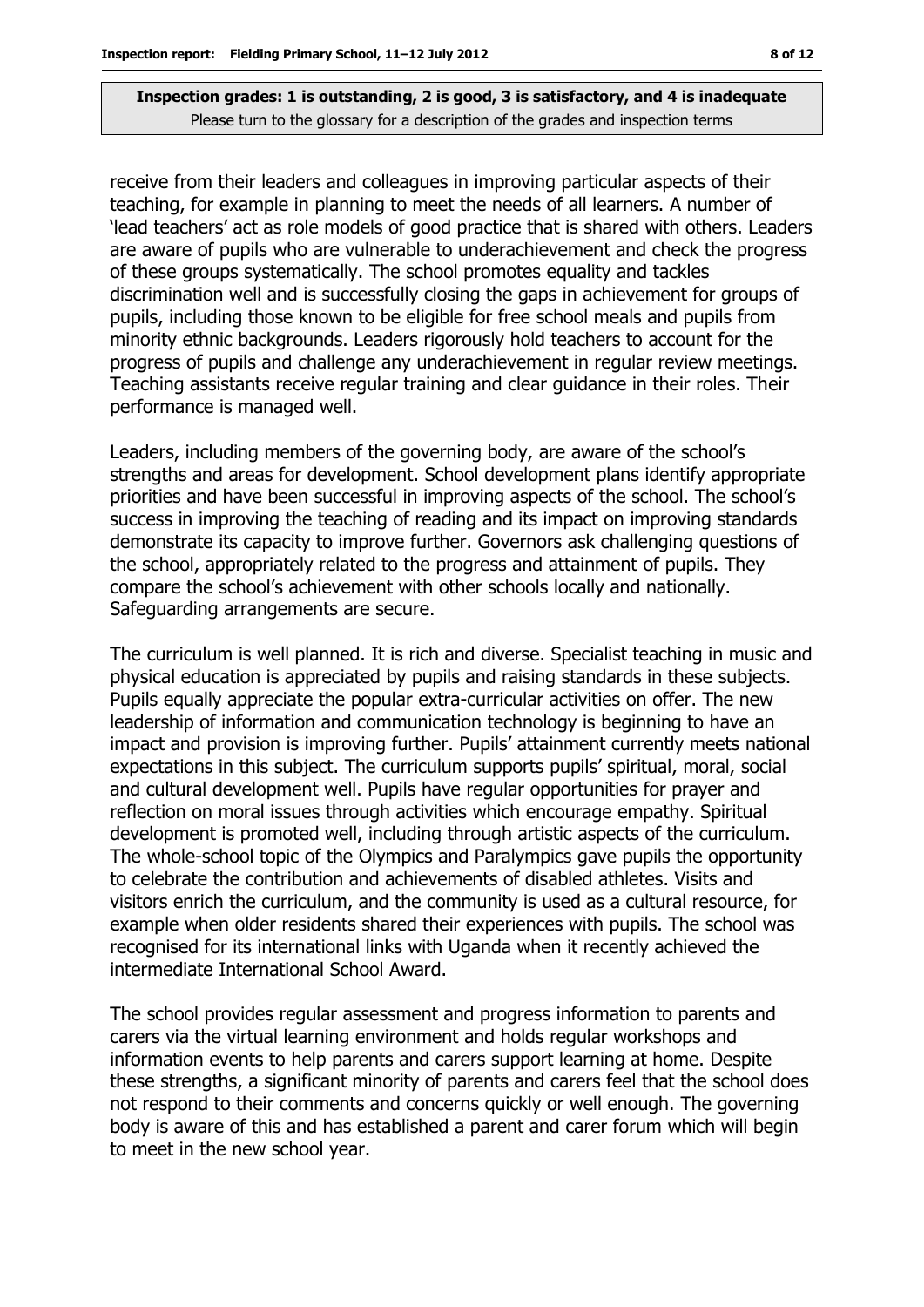### **Glossary**

#### **Grade Judgement Description** Grade  $1$  | Outstanding | These features are highly effective. An outstanding school provides exceptionally well for all its pupils' needs. Grade 2  $\Box$  Good These are very positive features of a school. A school that is good is serving its pupils well. Grade 3  $\parallel$  Satisfactory  $\parallel$  These features are of reasonable quality. A satisfactory school is providing adequately for its pupils. Grade 4 | Inadequate | These features are not of an acceptable standard. An inadequate school needs to make significant improvement in order to meet the needs of its pupils. Ofsted inspectors will make further visits until it improves.

### **What inspection judgements mean**

### **Overall effectiveness of schools**

|                         | Overall effectiveness judgement (percentage of schools) |      |                     |                   |
|-------------------------|---------------------------------------------------------|------|---------------------|-------------------|
| <b>Type of school</b>   | <b>Outstanding</b>                                      | Good | <b>Satisfactory</b> | <b>Inadequate</b> |
| Nursery schools         | 54                                                      | 42   |                     |                   |
| Primary schools         | 14                                                      | 49   | 32                  |                   |
| Secondary<br>schools    | 20                                                      | 39   | 34                  |                   |
| Special schools         | 33                                                      | 45   | 20                  |                   |
| Pupil referral<br>units | 9                                                       | 55   | 28                  |                   |
| All schools             | 16                                                      | 47   | 31                  |                   |

New school inspection arrangements have been introduced from 1 January 2012. This means that inspectors make judgements that were not made previously.

The data in the table above are for the period 1 September to 31 December 2011 and represent judgements that were made under the school inspection arrangements that were introduced on 1 September 2009. These data are consistent with the latest published official statistics about maintained school inspection outcomes (see www.ofsted.gov.uk).

The sample of schools inspected during 2010/11 was not representative of all schools nationally, as weaker schools are inspected more frequently than good or outstanding schools.

Primary schools include primary academy converters. Secondary schools include secondary academy converters, sponsor-led academies and city technology colleges. Special schools include special academy converters and non-maintained special schools.

Percentages are rounded and do not always add exactly to 100.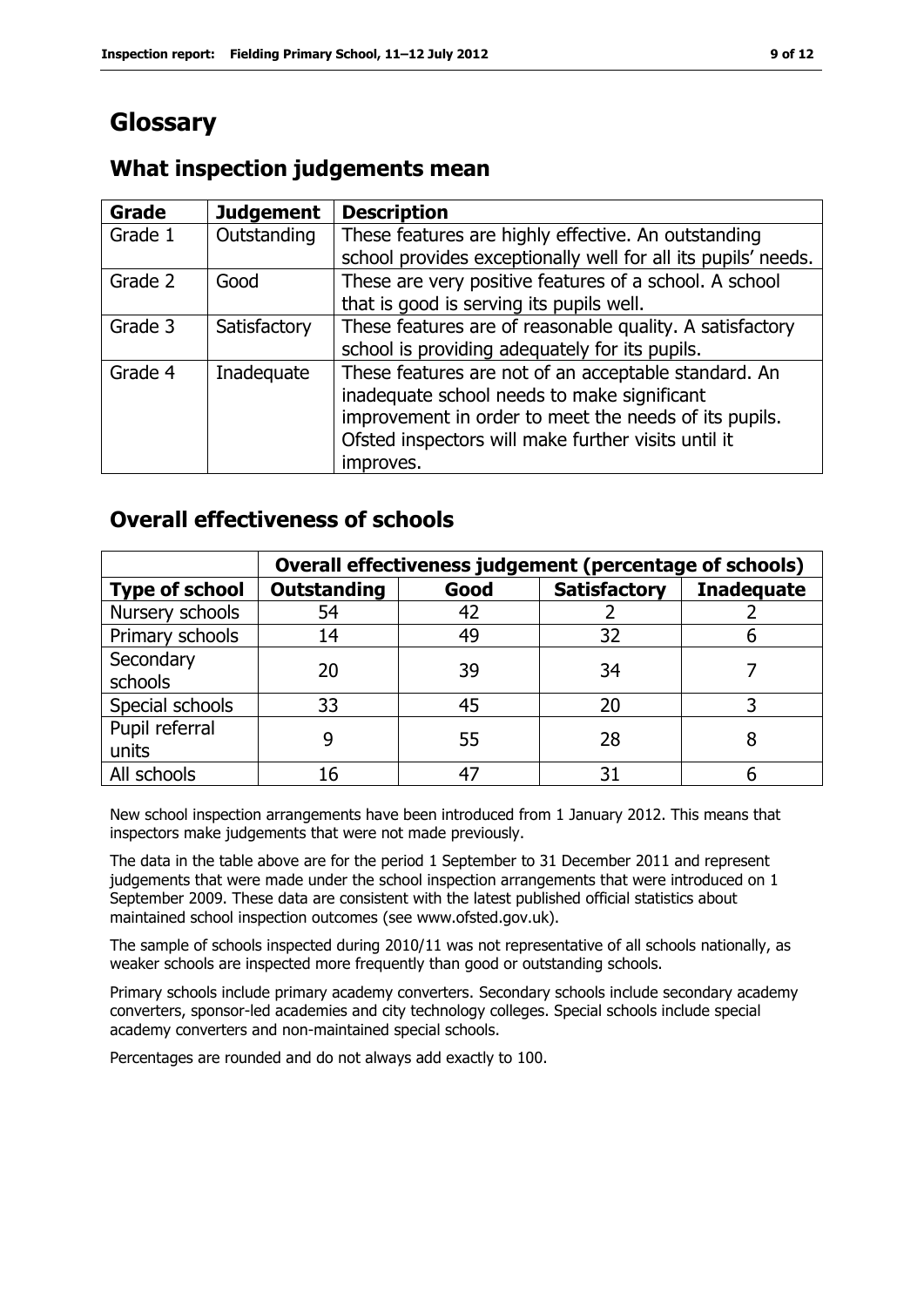## **Common terminology used by inspectors**

| Achievement:                  | the progress and success of a pupil in their<br>learning and development taking account of their<br>attainment.                                                                                                        |
|-------------------------------|------------------------------------------------------------------------------------------------------------------------------------------------------------------------------------------------------------------------|
| Attainment:                   | the standard of the pupils' work shown by test and<br>examination results and in lessons.                                                                                                                              |
| Attendance:                   | the regular attendance of pupils at school and in<br>lessons, taking into account the school's efforts to<br>encourage good attendance.                                                                                |
| Behaviour:                    | how well pupils behave in lessons, with emphasis<br>on their attitude to learning. Pupils' punctuality to<br>lessons and their conduct around the school.                                                              |
| Capacity to improve:          | the proven ability of the school to continue<br>improving based on its self-evaluation and what<br>the school has accomplished so far and on the<br>quality of its systems to maintain improvement.                    |
| Floor standards:              | the national minimum expectation of attainment<br>and progression measures.                                                                                                                                            |
| Leadership and management:    | the contribution of all the staff with responsibilities,<br>not just the governors and headteacher, to<br>identifying priorities, directing and motivating staff<br>and running the school.                            |
| Learning:                     | how well pupils acquire knowledge, develop their<br>understanding, learn and practise skills and are<br>developing their competence as learners.                                                                       |
| <b>Overall effectiveness:</b> | inspectors form a judgement on a school's overall<br>effectiveness based on the findings from their<br>inspection of the school.                                                                                       |
| Progress:                     | the rate at which pupils are learning in lessons and<br>over longer periods of time. It is often measured<br>by comparing the pupils' attainment at the end of a<br>key stage with their attainment when they started. |
| Safety:                       | how safe pupils are in school, including in lessons;<br>and their understanding of risks. Pupils' freedom<br>from bullying and harassment. How well the school<br>promotes safety, for example e-learning.             |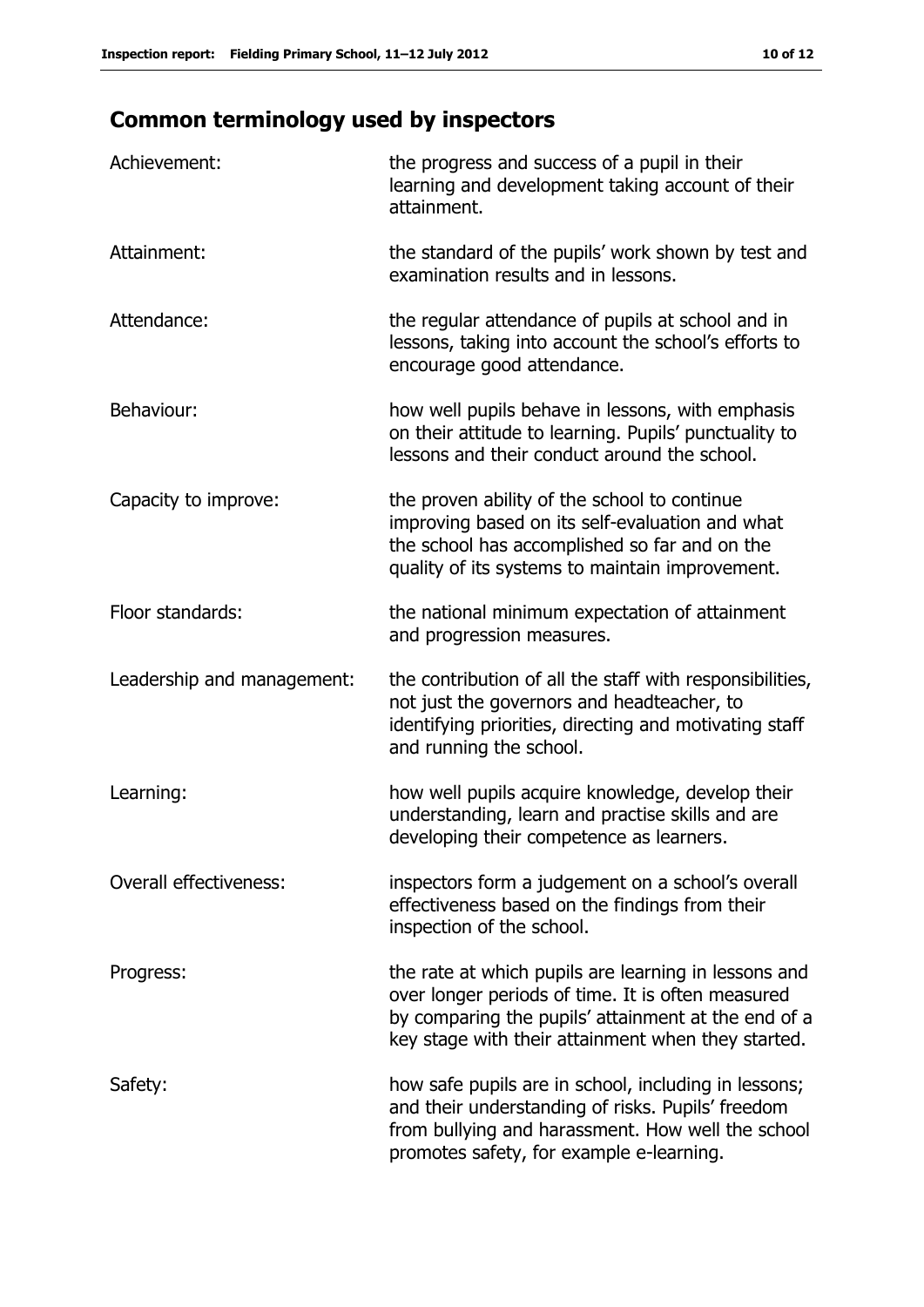#### **This letter is provided for the school, parents and carers to share with their children. It describes Ofsted's main findings from the inspection of their school.**



13 July 2012

Dear Pupils

### **Inspection of Fielding Primary School, Ealing W13 9TE**

Thank you for making us so welcome when I visited your school recently with my colleagues. Thank you for talking to us about your work and the things you enjoy. We know that adults take good care of you. Many of you told us that you enjoy school and we know that attendance is above average. Your behaviour in lessons and around the school is good. Most of the teaching at the school enables you to make good progress, particularly in reading, writing and mathematics. You told us that you enjoy your learning and we were pleased to see you taking part in sports during the mornings of our visit.

We have asked your school to improve even further by:

- making sure that all of you are given challenging work in mathematics, particularly in Key Stage 2 lessons
- helping older pupils to improve the presentation of their work
- $\blacksquare$  improving marking and the use of your targets so that they help you to know how to improve your work
- making sure that your school shows your parents and carers that it listens and responds to their views and concerns.

I hope you will play your part by continuing to work hard and do your best.

I wish you every success in the future.

Yours sincerely

Michelle Winter Her Majesty's Inspector